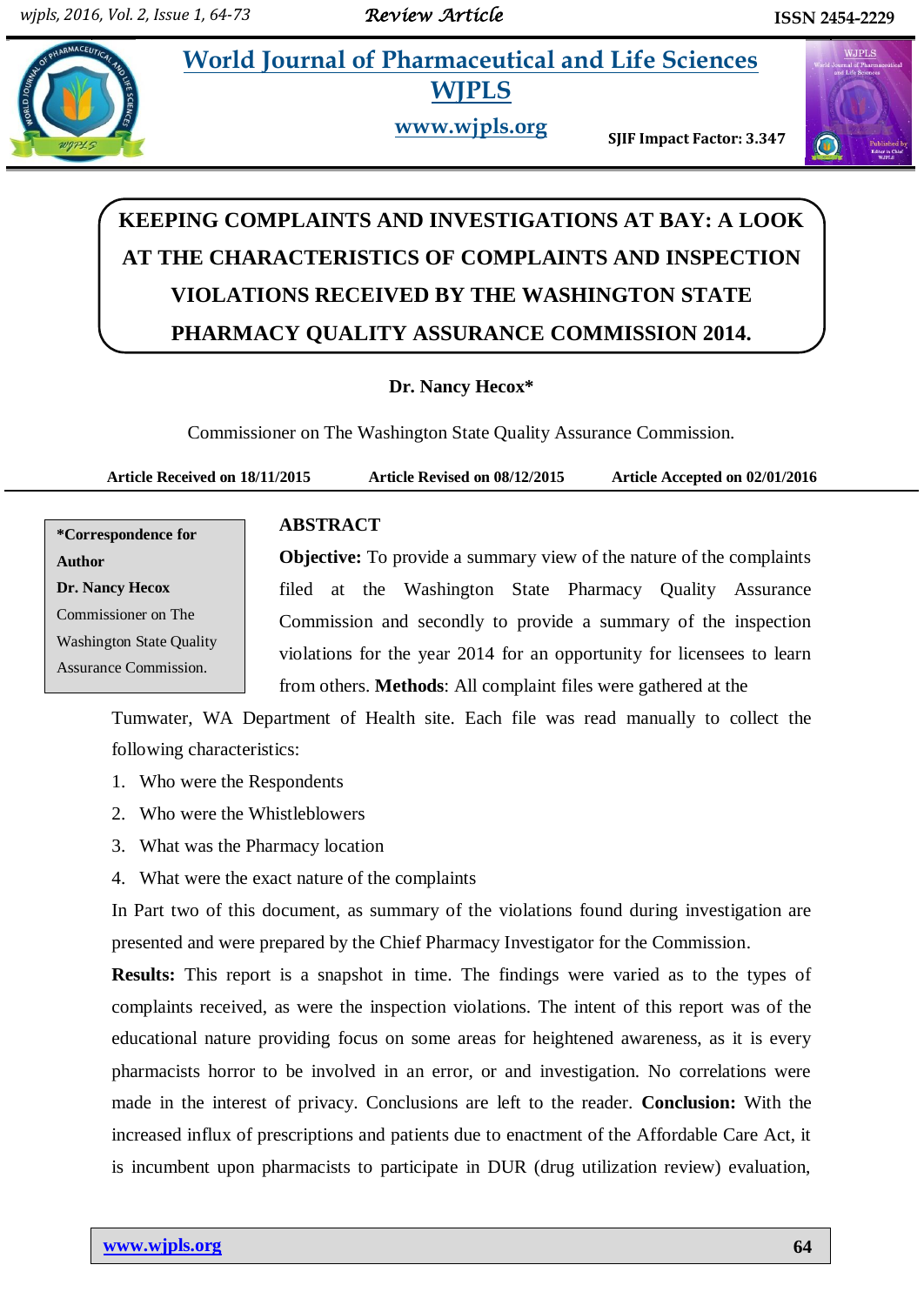allergy review, and patient counseling. $[4]$  This process is linked to improved medication adherence and positive clinical outcomes. It also helps detect and prevent medication errors, and prevent patient harm.

**KEYWORDS:** OTC drugs use, increased influx, prevent medication.

#### **INTRODUCTION**

The Washington State Pharmacy Quality Assurance Commission (PQAC), formerly known as the Washington State Board of Pharmacy, was established by the legislature in 1891. The duties of its fifteen members include the oversight of thirteen credentials totaling 33,780 licensees and the management of the sale of OTC drugs used to manufacture methamphetamine.<sup>[1]</sup>

"The mandate of the Pharmacy Commission is to protect the public's health and safety and to promote the welfare of the state by regulating the competency and quality of professional healthcare providers under its jurisdiction."<sup>[2]</sup> To wit, POAC's mandate of protecting the public is facilitated through judicious regulatory oversight of the laws and rules governing the practice of pharmacy and through a complaint driven investigative process.

#### **Purpose**

The Health Systems Quality Assurance Division of the Washington State Department of Health (DOH) publishes a bi-annual summary of the complaints and disciplinary process for all health professionals, including pharmacy. A random sample of pharmacy related complaints filed in 2014 were reviewed to determine their nature and to look for patterns. A summary of this information has been provided as a learning opportunity for licensees.

A similar review of inspection infractions was undertaken and a summary of this information has been provided as a learning opportunity for licensees in part two of this paper.

It should be noted that to protect the identity of the individuals and firms involved, these summaries do not include any outcomes or correlations related to the complaints or inspection infractions reviewed and that the data provided is meant to be informative only.

#### **Process**

In August of 2015, all files containing PQAC related complaints for the 2014 calendar year were transferred to the DOH office in Tumwater. Then, a random sample containing 75% of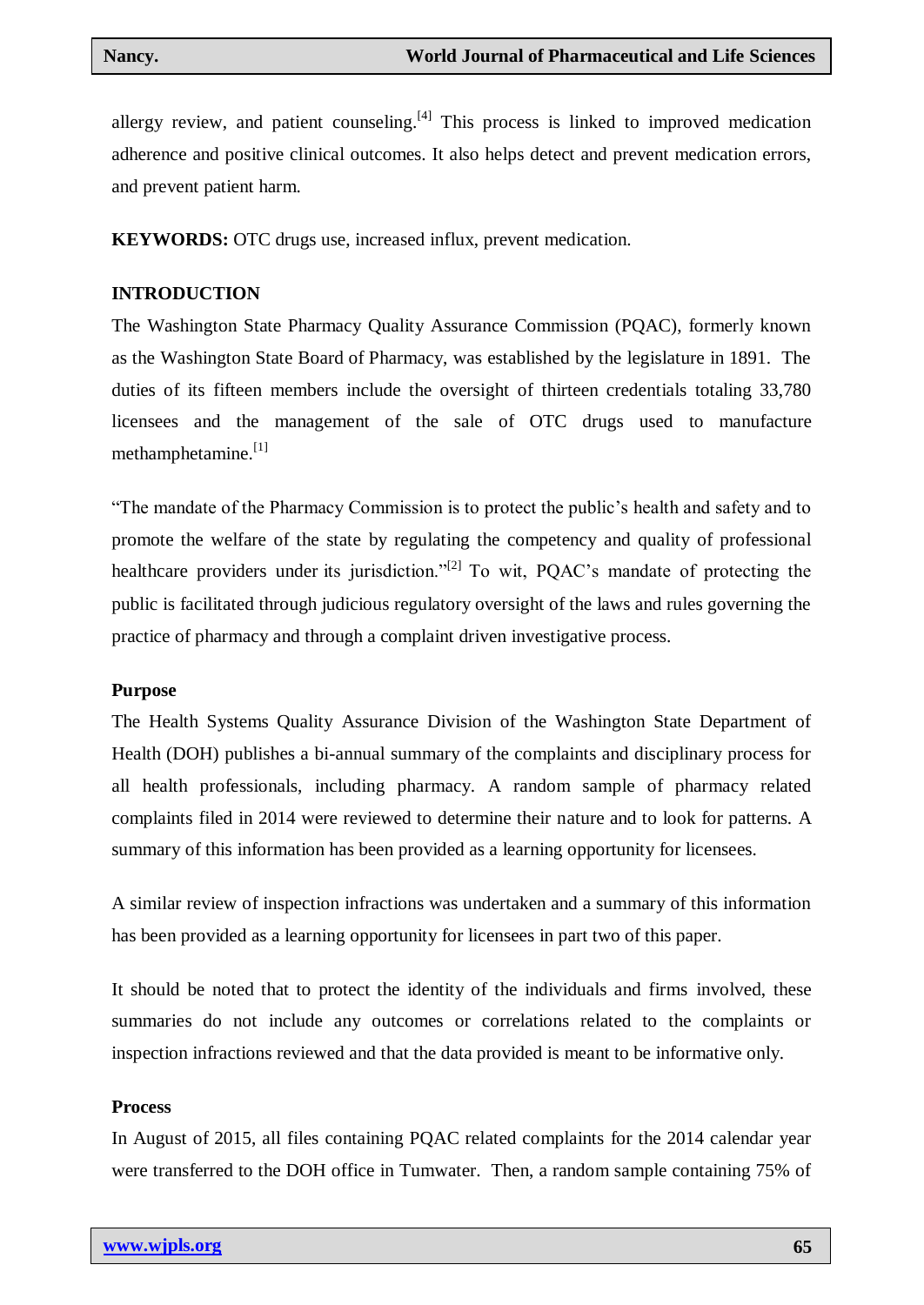the files were reviewed to obtain the type of the information found in the following tables. These tables characterize the type of Pharmacy, Respondents, and Whistleblowers as well as the nature of the complaints. The data was then entered into Microsoft Excel® spreadsheets to generate the tables presented later in this document.

#### **The Complaint Data**

Of the 236 cases reviewed, four variables were considered. What pharmacy type received the most complaints? Which Respondents received the most complaints? Who made the complaints (whistleblowers)? And what are the exact natures of the complaints?

#### **Pharmacy Type**

Table 1 shows the raw data provided in the "Pharmacy Type" table. Of note, chain drugstores received 37% of the complaints, with independent practices getting 10% and hospitals receiving 7% of grievances. It should be noted that not all complaints warranted investigation. In fact, the HRSQ document for the 2011-2013 biennium notes that only 13% of the all complaints on all health care providers resulted in discipline.<sup>[3]</sup> It is not the intent of this paper to tie complaints to any variables.

#### **Respondents**

Pharmacists received the majority of the complaints at 54%, pharmacies at 14%, Non-Resident Pharmacies (PHNR) at 9%, Pharmacy Technicians at 9%, and Pharmacy Assistants at 7%. Sometimes the respondent is unknown until the complaint is investigated.

#### **Whistleblowers**

Patients were mostly likely to file a complaint at 28% with DOH (Department of Health) slightly lower at 26%. It should be noted that the majority of complaints filed by the DOH were on licensees who did not complete their continuing education (CPE) or had misrepresented themselves on their application and received a watch hit on a background check. Other sources of complaints were providers, employers, employees, other Boards and Commissions, peers, and self-reports.

#### **Nature of the Complaints**

Prescription miss fills resulted in10% of the complaints followed by no continuing education participation at 8%. of note, there were 9 diversion of controlled substance cases, 7 cases where a licensee failed two consecutive inspections, 6 cases for HIPPA violations, and 6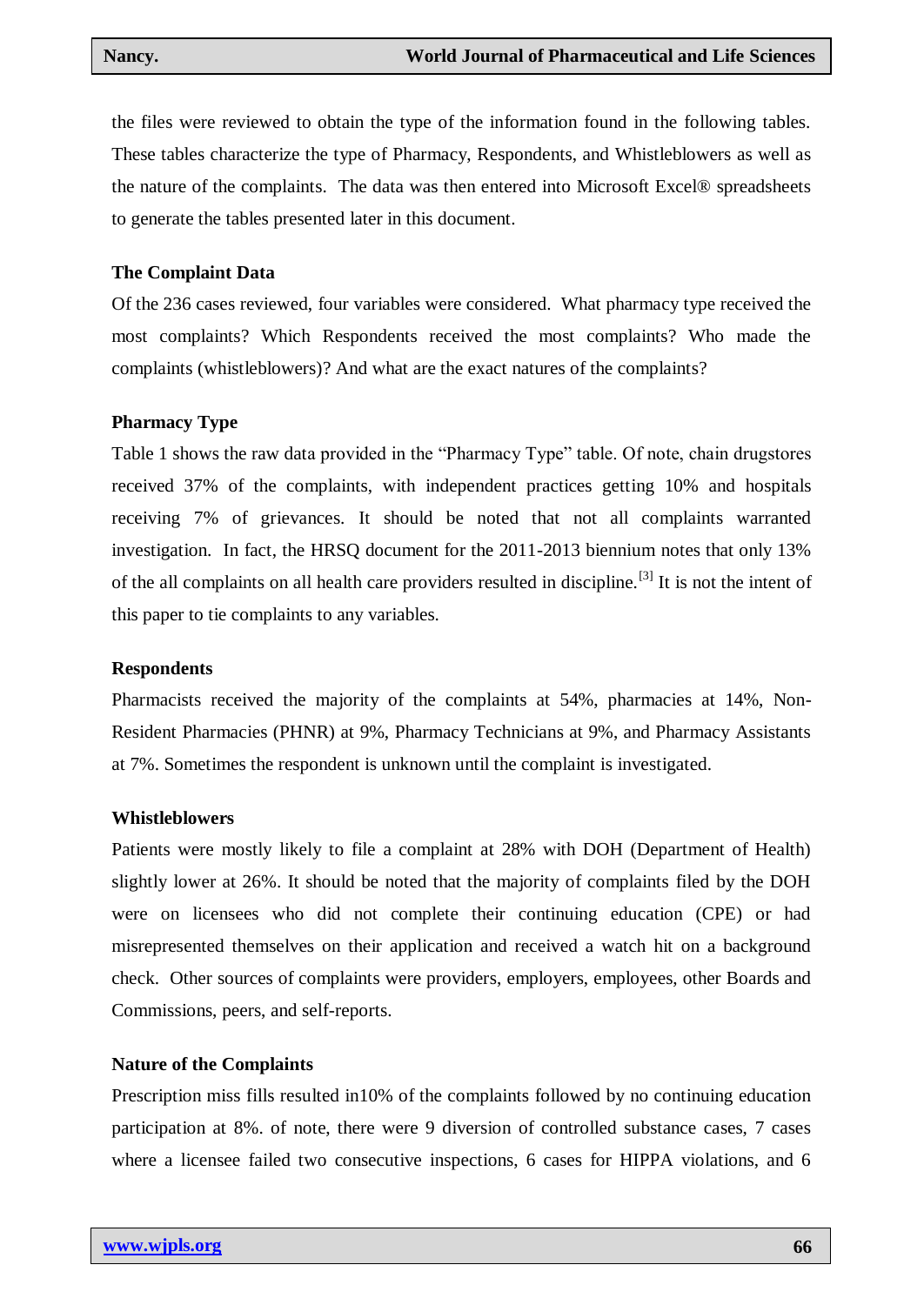cases where a pharmacist refused to fill a patient's prescription. Also of note, there were 17 complaints lodged by the DOH against applicants who misrepresented the legal questions asked on the application resulting in a hit during the background check.

The remainder of the complaints is as follows in alphabetical order (with multiple complaints noted where applicable):

Abusing billing practices; Abusing nursing home patient; Action taken in another state; Aiding and abetting unlicensed practice; Asked for PPI (patient's personal information); Automated refill system not working; Clinical study irregularities; Compounding issues; Controlled substance prescription shorted; Delay in filling prescriptions; Denied prescription for pain; Did not fill prescription in timely manner; Did not receive prescription; Did not sign Sudafed log; Discharged from clinic where patient accused of malfeasance; Disciplinary action in other states; Dismissive, offensive rude behavior by pharmacy staff; Dispensed medication to wrong patient; Diversion (9 cases), Diversion by nurse at Pyxsis®; Diversion of antibiotics; Dog and child behind pharmacy counter; Domestic violence charges; DUI (3 cases); Excessive prescription errors by employee; Failed 2 successive inspections (7 cases); Failed to counsel; Failed to dispense full quantity of prescription; Failed to provide oversight at HCE(health care entity) clinic; Failed to transfer prescription; Failed to fill a prescription; Falsifying documents, Filled beyond allowed refills; Filled fake prescriptions called in by patient; Filled prescription for patient who was allergic to medication; Filled prescription with generic not brand; Filled prescription with out authorization from provider; Filled forged controlled substance prescriptions; Forged controlled substance prescriptions by pharmacy personnel; Fraudulent billing practices; Fraudulent insurance billing submitted by pharmacy personnel ; Giving wrong immunization; Handling dangerous drugs; HIPPA violations( 6 cases); Improper storage of drugs; Improper research project; Improper transfer of prescriptions; Inadequate care in reporting losses; Incorrect injection technique of immunizations; Incorrect compounded prescriptions, Insurance complaint; Inventory management complaint; Lack of sterility of compounded products per FDA; Left pharmacy with no staff supervision; Misbranding (2 cases), Miscommunication during counseling; Misfiled prescriptions (25 cases), Mislabeled prescriptions (3 cases); Mobile blood drawing business: Multiple prescriptions errors unreported and covered up; Multiple errors and resistant to procedures to avert errors; No C5 registration log available and patient could not get codeine cough syrup without prescription (6 cases); No counseling provided to patient(2 cases), No CPE (continuing education) documented(20 cases); No current license to sell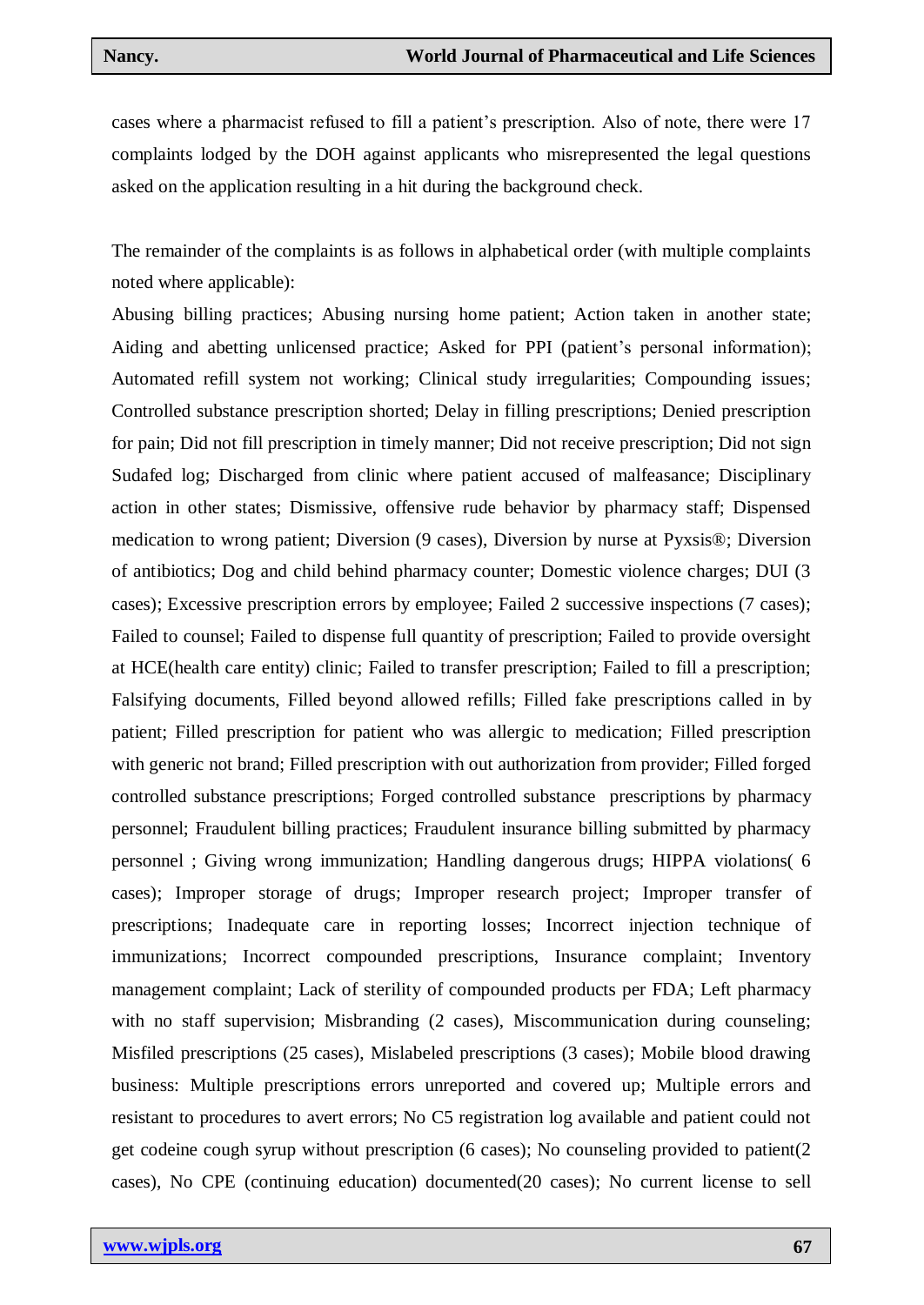OTCs(over-the-counter products); No due diligence with controlled substance drugs to prevent diversion; No laminar flow hood on premises for compounding; No license to practice pharmacy; No specific patient prescription for compounding (acting as a manufacturer); No pharmacy credential (6 cases); No pharmacy license at site; No PIC(person-in-charge) designation: No response to CPE( continuing education credit) audit (2 cases); No prescription on file for prescription; No valid credential; Not adhering to 1:3 pharmacist to tech ratio; Nursing home infraction; On-line vendor with no license to distribute medication in WA state; Order entry errors; Other board or commission discipline out of state; Patient given wrong medication; Patient ran out of medication; Patient shorted controlled substances and alleges theft by pharmacy personnel; Pharmacy hours not posted; Physical harm to a patient in nursing home setting; Practicing beyond scope of license; Practice without a pharmacy license; Professional incompetence; Redistribution of returned drugs; Refusal to fill a prescription(6 cases); Refused to fill L&I(labor and industry) papers for a patient; Refused to fill a pain prescription; Refused to give flu shot; Refused to get a pharmacist for a patient; REMS (Risk Evaluation and Mitigation Strategies) violation (2 cases); Represented self as physician to a patient; Required patient to enroll in chain discount program; Rude to physician on phone; Rx(prescription) dispensed to patient with drug allergy for that medication; Shoplifting, Shorted patient on available refills; Stealing drugs; Stolen food; Technician providing medication counseling; Theft of drug samples; Unable to practice safely; Unauthorized personnel in pharmacy; Under the influence at work; Unauthorized refill dispensed; Unlicensed pharmacy providing services(2 cases); Unlicensed technician working in pharmacy(2 cases); Unlicensed wholesaler providing goods in WA State(2 cases); Unprofessional conduct; Unsecured pharmacy; Used a contaminated tray to prepare prescriptions; Verbal abuse and accusations made to complainant; Verbal abuse to patients in nursing home (2 cases); watch hit(charges found on background checks) (17 cases); Working without supervision of a pharmacist; Wouldn't change 90 day supply to 30 day supply.

It should be noted that when individuals hold more than one credential, the PQAC may refer a complaint to another Board or Commission if warranted.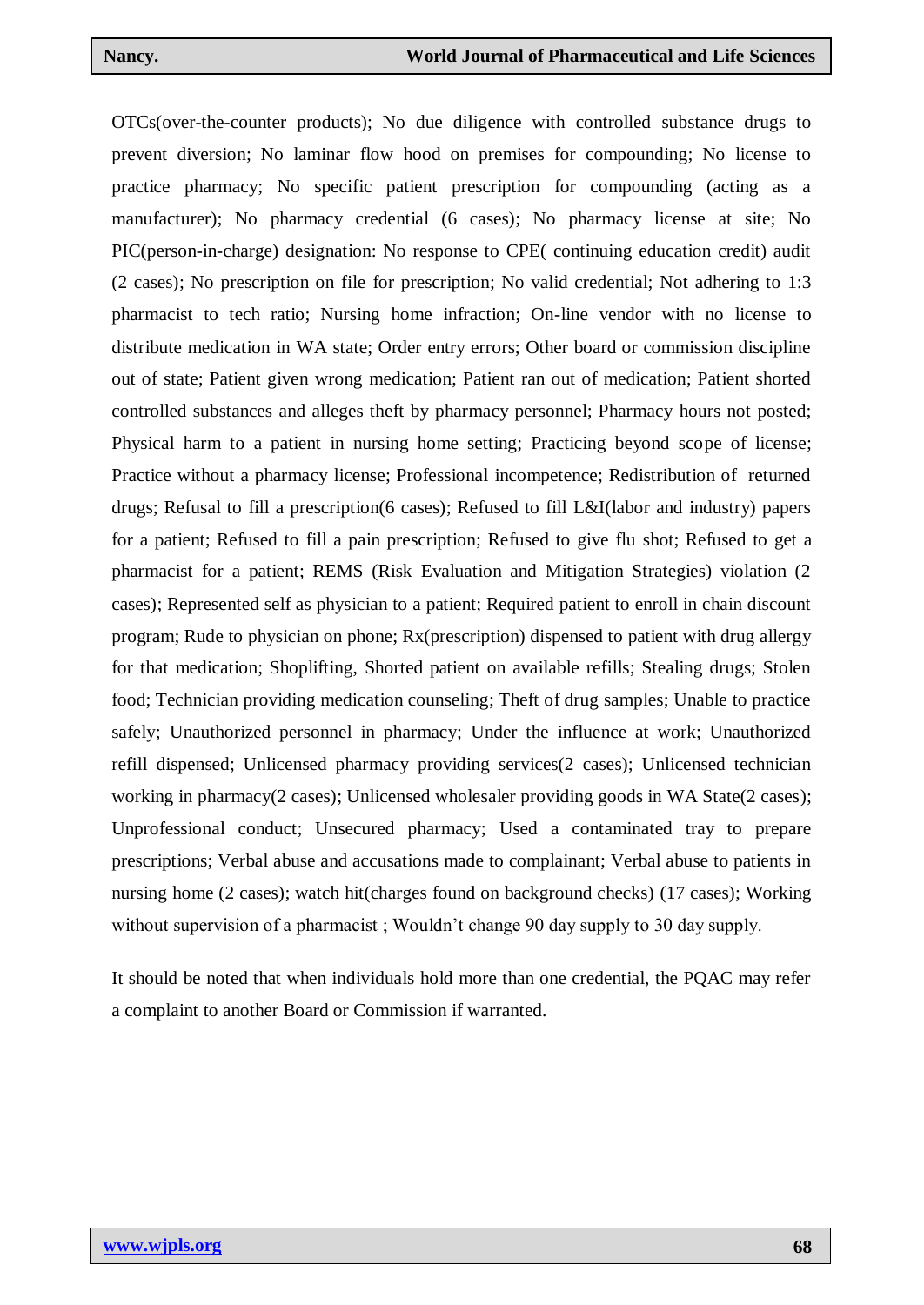# **Table 1. Pharmacy type.**

| <b>Pharmacy type</b>   | <b>Total</b>            |
|------------------------|-------------------------|
| Central fill           | 1                       |
| Chain                  | 88                      |
| Clinic                 | 5                       |
| Closed chain           | $\mathbf{1}$            |
| Compounding            | 5                       |
| <b>DME</b>             | $\mathbf{1}$            |
| Home infusion          | $\overline{1}$          |
| Hospital               | 16                      |
| Independent            | 24                      |
| Infusion care          | $\mathbf{1}$            |
| <b>LTC</b>             | $\overline{7}$          |
| Mail order             | 22                      |
| Medical marijuana shop | $\mathbf{1}$            |
| Mental health          | $\mathbf{1}$            |
| Military               | $\overline{\mathbf{c}}$ |
| None noted in file     | $\overline{2}$          |
| Nursing home           | 3                       |
| Office                 | $\overline{1}$          |
| Online pharmacy        | $\overline{2}$          |
| Pharmacy               | $\overline{1}$          |
| Non-resident pharmacy  | $\overline{2}$          |
| Unknown                | 41                      |
| Vendor                 | $\mathbf{1}$            |
| Wholesaler             | 1                       |
| <b>Grand Total</b>     | 6                       |
| <b>Grand Total</b>     | 235                     |

# **Table 2.**

| <b>Respondents</b>           | <b>Total</b> |
|------------------------------|--------------|
| Assistants                   | 17           |
| DVM (veterinarian)           | 1            |
| Pharmacy Intern              | 3            |
| Manufacturer                 | 1            |
| Methadone clinic             |              |
| Pharmacist                   | 128          |
| Pharmacy                     | 32           |
| PHNR (non-resident pharmacy) | 21           |
| Specialty pharmacy           | 1            |
| Technician                   | 22           |
| Unknown                      | 1            |
| Wholesaler                   | 8            |
| <b>Grand Total</b>           | 236          |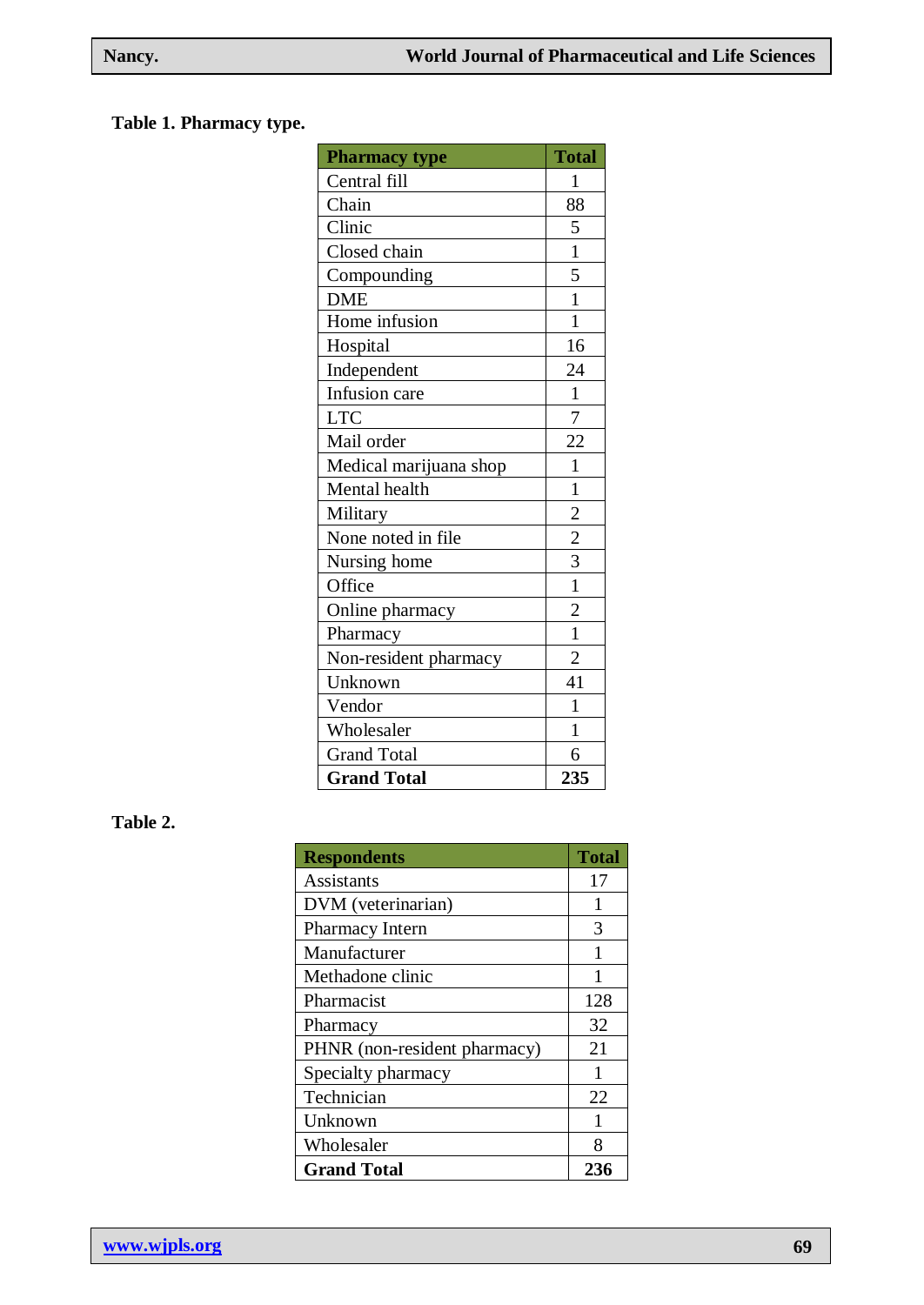#### **Table 3.**

| <b>Count of Whistleblowers</b> | <b>Total</b>            |
|--------------------------------|-------------------------|
| Anonymous                      | $\overline{\mathbf{c}}$ |
| Attorney                       | $\overline{2}$          |
| Caregiver                      | $\mathbf{1}$            |
| Citizen                        | $\mathbf{1}$            |
| Other Board of Pharmacy        | $\overline{4}$          |
| <b>DEA</b>                     | $\mathbf{1}$            |
| DOH (Dept of Health)           | 61                      |
| <b>DOSH</b><br>(Occupational   |                         |
| Health and Safety)             | $\mathbf{1}$            |
| DSHS (Dept of Social and       |                         |
| <b>Health Services)</b>        | $\overline{4}$          |
| Employee                       | 12                      |
| Employer                       | 9                       |
| ER physician                   | $\mathbf{1}$            |
| <b>FDA</b>                     | $\overline{1}$          |
| Insurance company              | $\overline{4}$          |
| <b>NABP</b>                    | $rac{3}{2}$             |
| <b>Nurse</b>                   |                         |
| Nursing assistant              | $\mathbf{1}$            |
| Nursing board                  | $\overline{2}$          |
| OTJ trainee (on the job)       | $\mathbf{1}$            |
| Patient                        | 70                      |
| Peer                           | $\frac{5}{2}$           |
| Pharmacist                     |                         |
| Physician                      | $\overline{1}$          |
| Police                         | $\mathbf{1}$            |
| Provider                       | 25                      |
| Self report                    | 16                      |
| Surveyors from DOH             | $\overline{c}$          |
| Technician                     | 1                       |
| <b>Grand Total</b>             | 236                     |

#### **Part Two the Inspection Process**

Washington State Pharmacy Investigators conduct routine pharmacy inspections to ensure that all pharmacies in the state meet minimum standards of operation and practice as defined by rule and statute. **WAC 246-869-190** states, "(1) all pharmacies shall be subject to periodic inspections to determine compliance with the laws regulating the practice of pharmacy. (2) Each inspected pharmacy shall receive a classification rating which will depend upon the extent of that pharmacy's compliance with the inspection standards. This fundamental process is used to ensure the safe delivery of medication and services to the public.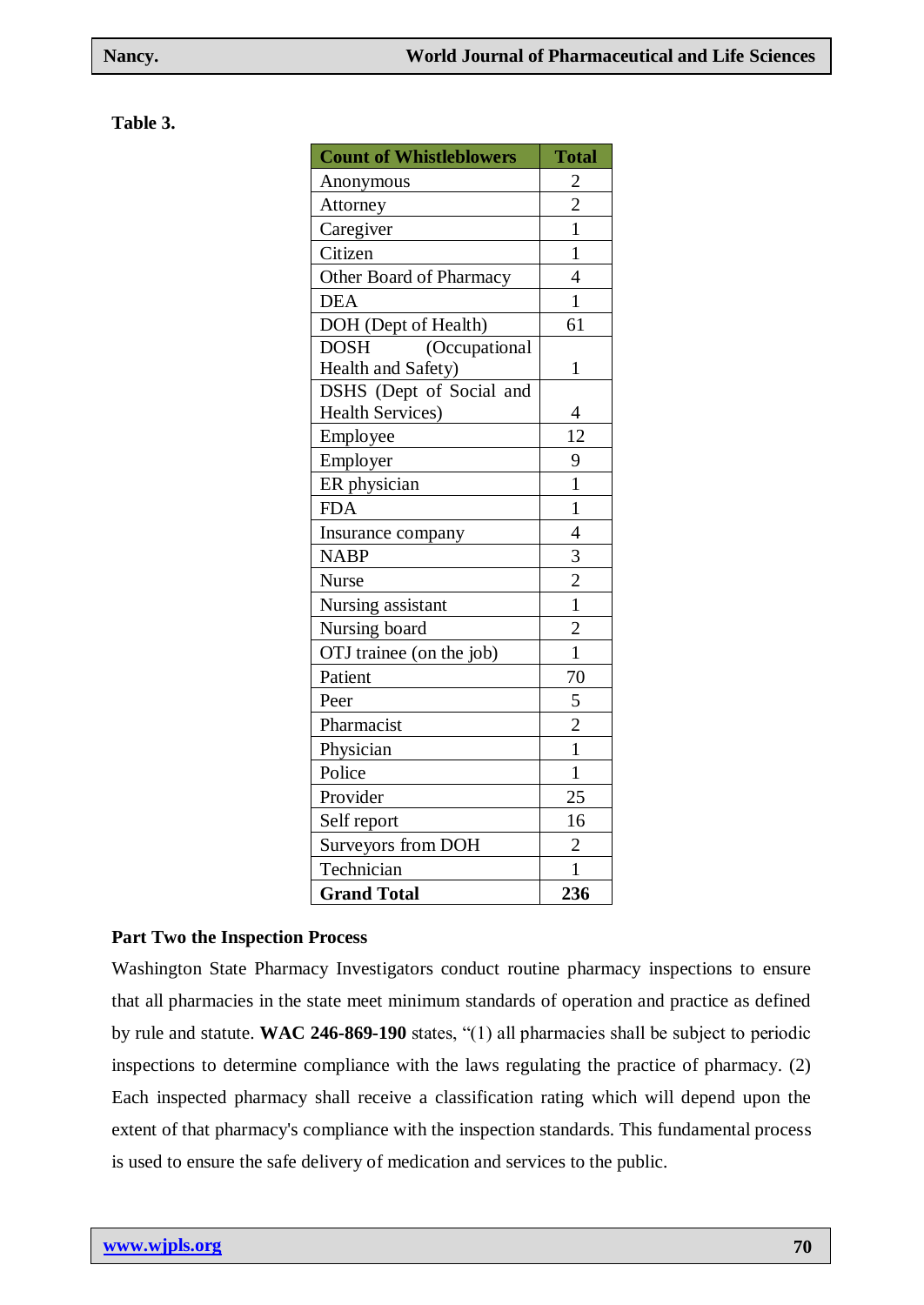# **The Inspection Data**

This data was collated by the Department of Health Chief Investigator. The de-identified data has been provided. It is meant as a teaching tool only.

Violations for the year 2014 are listed in the table below. The inspectors, who are registered pharmacists, found that upon inspection of licensees, 35 percent of the violations were due to lack of allergy and chronic medical conditions collected for patients and this information was absent on patient profiles. No authorization for child resistant caps accounted for 9 percent of all violations. And 9 percent of pharmacies were found to have drugs that were outdated. Next, 8 percent of pharmacies had mislabeled drugs with the majority of this violation involving a drug expiration date on the label exceeding the actual expiration date of the drug stock bottle/package and/or incorrect beyond use dates placed on labels of compounded products. The rest of the violations are noted in Table 4 with the corresponding Washington Administrative Code (WAC).

### **Table 4.**

| <b>Violation Citation Code</b>                                                    | <b>Total Violations</b><br>per WAC per visit |
|-----------------------------------------------------------------------------------|----------------------------------------------|
| WAC 246-875 Patient Medication Record Systems                                     | 763                                          |
| WAC 246-887-070 Responsible Pharmacy Manager                                      | 230                                          |
| WAC 246-869-100 Prescription Record Requirements                                  | 224                                          |
| WAC 246-869-230 Child Resistant Containers                                        | 202                                          |
| WAC 246-869-210 Prescription Labeling                                             | 196                                          |
| WAC 246-869-150 Physical Standards for Pharmacies -                               | 174                                          |
| <b>Adequate/ Outdated Stock</b>                                                   |                                              |
| WAC 246-887-020 - Uniformed Controlled substances                                 | 133                                          |
| WAC 246-901 Pharmacist to Technician Ratio                                        | 92                                           |
| WAC 246-869-160 Physical Standards for Pharmacies -                               | 67                                           |
| <b>Adequate Facilities</b>                                                        |                                              |
| WAC 246-869-180 Physical Standards for Pharmacies -                               | 32                                           |
| <b>Adequate Equipment</b>                                                         |                                              |
| WAC 246-863-095 Pharmacist's professional responsibilities                        | 30                                           |
| WAC 246-873-080 Drug Procurement, distribution, control                           | 30                                           |
| WAC 246-871-020 Parenteral Products Non-hospitalized                              | 22                                           |
| patients                                                                          |                                              |
| WAC 246-869-220 Patient counseling required                                       | 18                                           |
| WAC 246-871-040 Personnel - Parenteral Products for Non                           | 17                                           |
| <b>Hospitalized Patients</b>                                                      |                                              |
| RCW 18.64.160 & RCW 18.64.165                                                     | 15                                           |
| WAC 246-871-080 Quality Assurance                                                 | 15                                           |
| WAC 246-871-030 Physical Requirements -Parenteral<br>Products for NonHospitalized | 14                                           |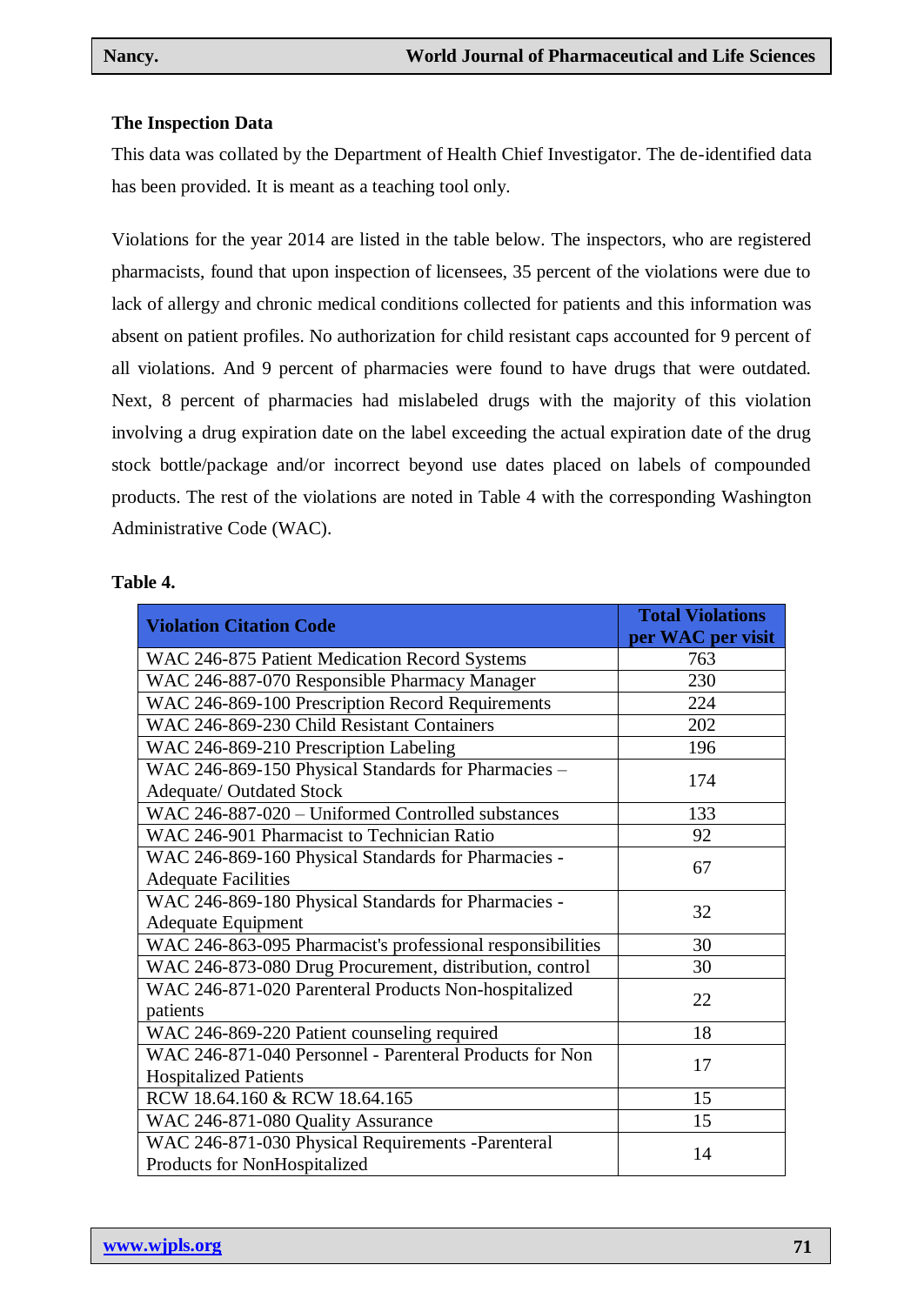| RCW 18.64.140 Pharmacist License Properly Displayed       | 13             |
|-----------------------------------------------------------|----------------|
| WAC 246-873-060 Emergency Outpatient Medications          | 11             |
| WAC 246-873-070 Physical Requirements - Hospital          | 11             |
| WAC 246-899 & RCW 69.41 Drug Product Substitution         | 11             |
| WAC 246-873-040 Personnel - Hospital                      | 10             |
| WAC 246-869-020 Pharmacies and Differential Hours         | 8              |
| WAC 246-873-090 Administration of Drugs - Hospital        | 8              |
| WAC 246-869-200 Poison Control Number Posted              | 7              |
| WAC 246-871-060 Antineoplastic Medications                | 6              |
| WAC 246-869-170 Physical Standards for Pharmacies -       | 4              |
| <b>Sanitary Conditions</b>                                |                |
| WAC 246-871-050 Drug Facilities Extended Care Facility    | $\overline{4}$ |
| WAC 246-873-050 Drug Distribution and Control -Parenteral | 4              |
| Products for NonHospitalized Patients                     |                |
| WAC 246-873-110 Additional Responsibilities of Pharmacy   | 4              |
| Service - Hospital                                        |                |
| RCW 18.64.043 Pharmacy License Properly Displayed         | 3              |
| WAC 246-869-190 Pharmacy Inspections -(7) Non             | 3              |
| compliance with Ancillary Staff                           |                |
| WAC 246-865-030 Emergency Kit Extended Care Facility      | 2              |
| WAC 246-865-050 Drug Facilities Extended Care Facility    | $\overline{2}$ |
| WAC 246-865-060 Pharmaceutical Services Extended Care     | $\overline{2}$ |
| Facility                                                  |                |
| WAC 246-865-070 Provision for Continuity of Drug Therapy  | 1              |
| for Residents Extended Care                               |                |
| WAC 246-871-070 Clinical Services                         | 1              |
| WAC 246-873-100 Investigational Drugs                     | 1              |
| WAC 246-887-030 Dispensing Controlled subs                | $\mathbf{1}$   |
| <b>Total violations 2014</b>                              | 2489           |

# **LIMITATIONS**

Washington State has been under a rulemaking moratorium since December 2012. Since then, a quorum has been established on the Pharmacy Quality Assurance Commission, and key topics for rulemaking ahs begun to update the WACs now in use. The Rules Rewrite Project for Pharmacy has targeted rule writing for compounding sterile products; core functions and licensing standards for pharmacists and interns; pharmacy operations and business practices; technology; and ancillary personnel. New rules may limit the usefulness of the data gathered for this project.

# **SUMMARY**

With the increased influx of prescriptions and patients due to enactment of the Affordable Care Act, it is incumbent upon pharmacists to participate in DUR (drug utilization review) evaluation, allergy review, and patient counseling.<sup>[4]</sup> This process is linked to improved